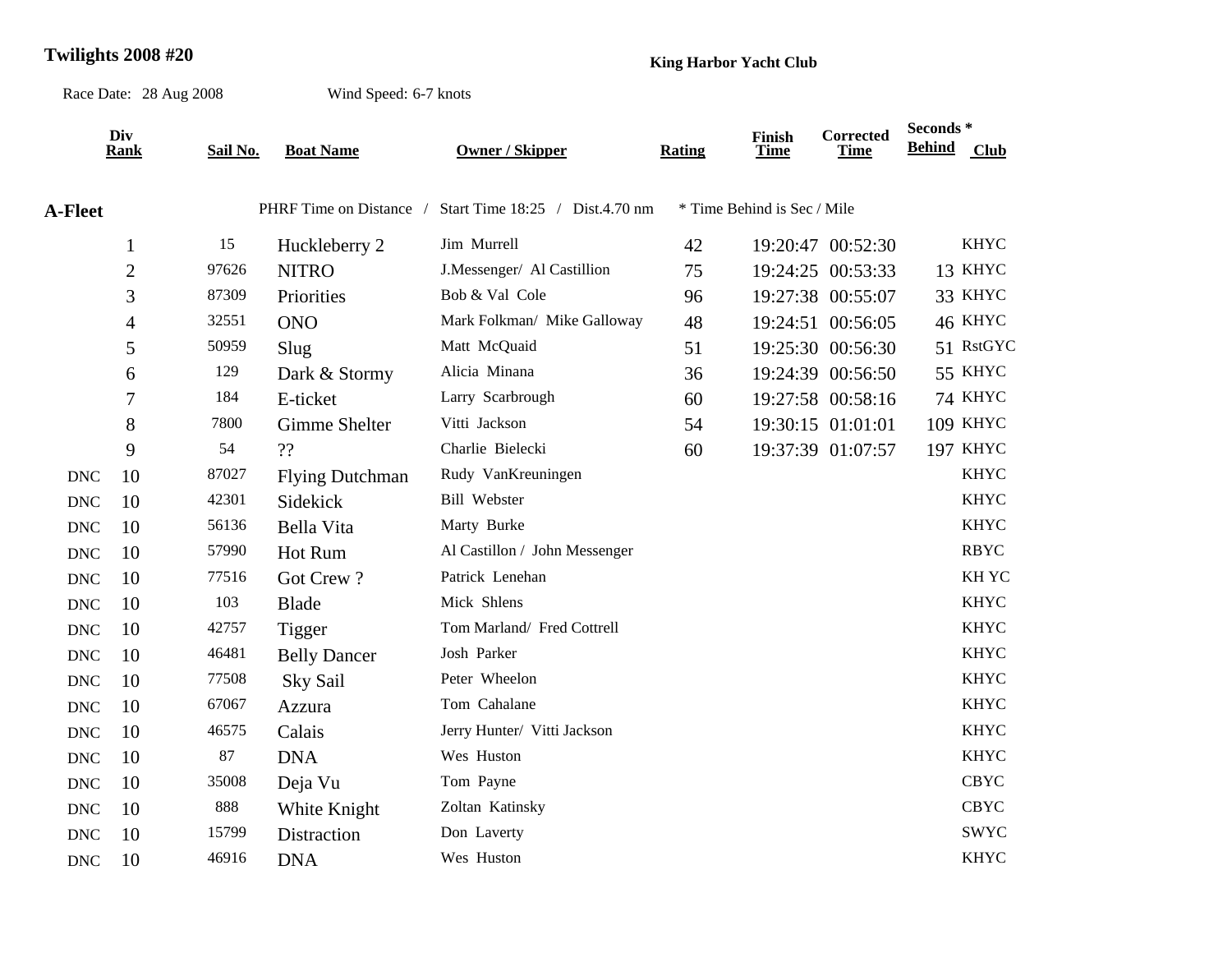| <b>DNC</b>                | 10           | 46916 | DNA                     | Alicia Minana                   |     |                             | <b>KHYC</b> |
|---------------------------|--------------|-------|-------------------------|---------------------------------|-----|-----------------------------|-------------|
| <b>B-Fleet</b>            |              |       | PHRF Time on Distance / | Start Time 18:30 / Dist.4.10 nm |     | * Time Behind is Sec / Mile |             |
|                           | 1            | 28124 | <b>B</b> iyach          | Mike Kaminskas                  | 138 | 19:25:54 00:46:28           | <b>KHYC</b> |
|                           | $\mathbf{2}$ | 56211 | No Way!                 | Don Souther                     | 177 | 19:30:41 00:48:35           | 31 KHYC     |
|                           | 3            | 33815 | Impulsive               | John Ellingwood                 | 153 | 19:29:43 00:49:16           | 41 RBYC     |
|                           | 4            | 97825 | Jedna                   | Garrison Frost                  | 222 | 19:39:20 00:54:10           | 113 RBYC    |
|                           | 5            | 17495 | Calente - ns            | Team Caliente                   | 239 | 19:42:09 00:55:49           | 137 KHYC    |
| <b>DNC</b>                | 6            | 57935 | Proper Lady             | Bob Cash                        |     |                             | <b>KHYC</b> |
| <b>DNC</b>                | 6            | 27871 | Primera                 | Mark Johnston                   |     |                             | <b>KHYC</b> |
| <b>DNC</b>                | 6            | 97668 | Second Wind - NS        | Jerry Vellutini                 |     |                             | <b>KHYC</b> |
| <b>DNC</b>                | 6            | 77399 | Motor City - NS         | Udo Kolter                      |     |                             | <b>KHYC</b> |
| <b>DNC</b>                | 6            | 37764 | Nina                    | Rafael Fernandez                |     |                             | <b>KHYC</b> |
| <b>DNC</b>                | 6            | 46470 | <b>BYOB</b>             | Wilfred Poiesz                  |     |                             | <b>KHYC</b> |
| <b>DNC</b>                | 6            | 97321 | <b>Bad Wolf</b>         | Len Abbeduto                    |     |                             | <b>KHYC</b> |
| <b>DNC</b>                | 6            | 87623 | New Channels            | Andrew Thomas                   |     |                             | <b>KHYC</b> |
| <b>DNC</b>                | 6            | 56782 | Midnight Run            | John Dean                       |     |                             |             |
| <b>DNC</b>                | 6            | 97668 | Second Wind             | Jerry Vellutini                 |     |                             | <b>KHYC</b> |
| <b>DNC</b>                | 6            | 3375  | Chowder                 | Max James                       |     |                             | <b>KHYC</b> |
| <b>DNC</b>                | 6            | 97947 | <b>Blue Boat</b>        | David Doeh/ Doug Laurin         |     |                             | <b>KHYC</b> |
| <b>DNC</b>                | 6            | 46522 | Pau Hana                | Stephanoff/ Zambriski           |     |                             | <b>KHYC</b> |
| $Cal-20$                  |              |       | One Design              |                                 |     |                             |             |
|                           | 1            | 606   | Hustler                 | Brian Lindquist                 |     |                             | <b>KHYC</b> |
|                           | $\mathbf{2}$ | 15    | Brew Ha Ha              | Chuck Bricker                   |     |                             | <b>KHYC</b> |
|                           | 3            | 714   | Ob-knox-ious            | Brad Knox                       |     |                             | <b>KHYC</b> |
|                           | 4            | 216   | <b>Half Fast</b>        | Gary Sofia                      |     |                             |             |
|                           | 5            | 50    | fifty/fifty             | Bud Legg                        |     |                             | LAYC        |
|                           | 6            | 1092  | Poquito                 | John Selman                     |     |                             | <b>KHYC</b> |
| <b>DNC</b>                | 7            | 604   | Annie                   | John Tootle/ Debra Waters       |     |                             | <b>KHYC</b> |
| <b>DNC</b>                | 7            | 364   | <b>Wave Dancer</b>      | Bob White                       |     |                             | <b>KHYC</b> |
| $\ensuremath{\text{DNC}}$ | 7            | 1559  | Sorcers Apprentice      | Jerry Langton                   |     |                             | <b>KHYC</b> |